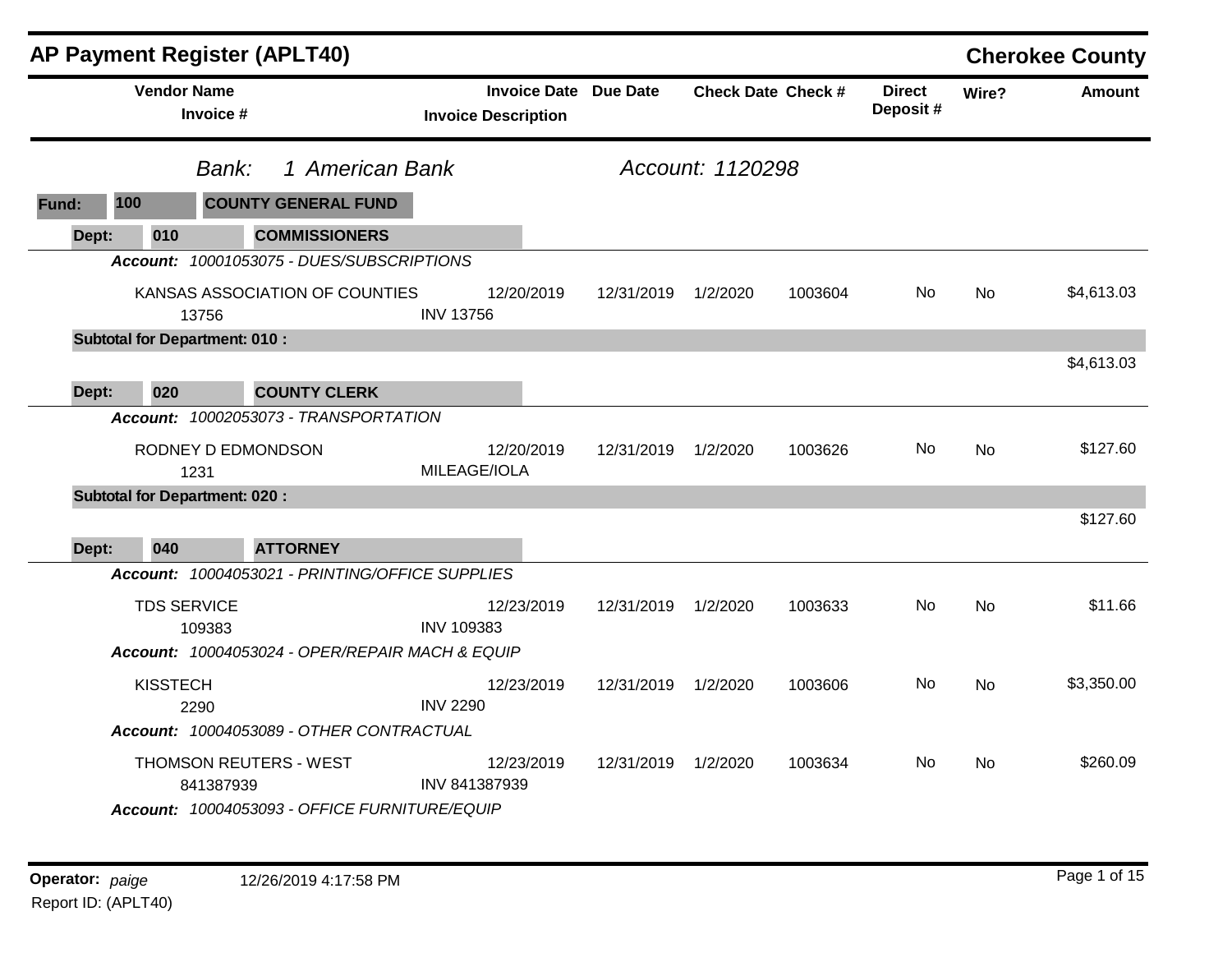# **AP Payment Register (APLT40) Cherokee County**

| <b>Vendor Name</b><br>Invoice #                                        | <b>Invoice Date Due Date</b><br><b>Invoice Description</b> |            | <b>Check Date Check #</b> |         | <b>Direct</b><br>Deposit# | Wire?     | <b>Amount</b> |
|------------------------------------------------------------------------|------------------------------------------------------------|------------|---------------------------|---------|---------------------------|-----------|---------------|
| ETTINGER'S OFFICE SUPPLY<br>5246550                                    | 12/23/2019<br>INV 5246550                                  | 12/31/2019 | 1/2/2020                  | 1003598 | No                        | <b>No</b> | \$959.94      |
| ETTINGER'S OFFICE SUPPLY<br>5246540                                    | 12/23/2019<br>INV 5246540                                  | 12/31/2019 | 1/2/2020                  | 1003598 | No                        | <b>No</b> | \$1,335.00    |
| ETTINGER'S OFFICE SUPPLY<br>5243620                                    | 12/23/2019<br>INV 5243620                                  | 12/31/2019 | 1/2/2020                  | 1003598 | No.                       | <b>No</b> | \$2,572.35    |
| ETTINGER'S OFFICE SUPPLY<br>5243560<br>Account: 10004053094 - VEHICLES | 12/23/2019<br>INV 5243560                                  | 12/31/2019 | 1/2/2020                  | 1003598 | No.                       | <b>No</b> | \$267.00      |
| <b>COLUMBUS TIRE &amp; AUTO</b><br>8973                                | 12/23/2019<br><b>INV 8973</b>                              | 12/31/2019 | 1/2/2020                  | 1003589 | <b>No</b>                 | <b>No</b> | \$697.00      |
| <b>Subtotal for Department: 040:</b>                                   |                                                            |            |                           |         |                           |           |               |
|                                                                        |                                                            |            |                           |         |                           |           | \$9,453.04    |
| <b>SHERIFF &amp; JAIL</b><br>060<br>Dept:                              |                                                            |            |                           |         |                           |           |               |
| Account: 10006053025 - PARTS/VEHICLE REPAIRS                           |                                                            |            |                           |         |                           |           |               |
| NATALINIS AUTOMOTIVE<br>722463                                         | 12/20/2019<br><b>INV 722463</b>                            | 12/31/2019 | 1/2/2020                  | 1003615 | No.                       | <b>No</b> | \$11.02       |
| NATALINIS AUTOMOTIVE<br>723123                                         | 12/20/2019<br><b>INV 723123</b>                            | 12/31/2019 | 1/2/2020                  | 1003615 | No.                       | No.       | \$24.18       |
| Account: 10006053072 - GAS, ELECTRIC, WATER                            |                                                            |            |                           |         |                           |           |               |
| EMPIRE DISTRICT ELECTRIC COMPANY<br>1231 SH                            | 12/20/2019<br>ACCT 643108-13-7                             | 12/31/2019 | 1/2/2020                  | 1003597 | No                        | <b>No</b> | \$3,255.29    |
| PRO SOLUTIONS, LLC<br>201911079                                        | 12/20/2019<br>INV 2019-11-079                              | 12/31/2019 | 1/2/2020                  | 1003621 | No.                       | No.       | \$876.06      |
| Account: 10006053083 - EQUIPMENT LEASE/RENTAL                          |                                                            |            |                           |         |                           |           |               |
| COPY PRODUCTS INC<br>26028221                                          | 12/20/2019<br>INV 26028221                                 | 12/31/2019 | 1/2/2020                  | 1003590 | No.                       | No        | \$270.91      |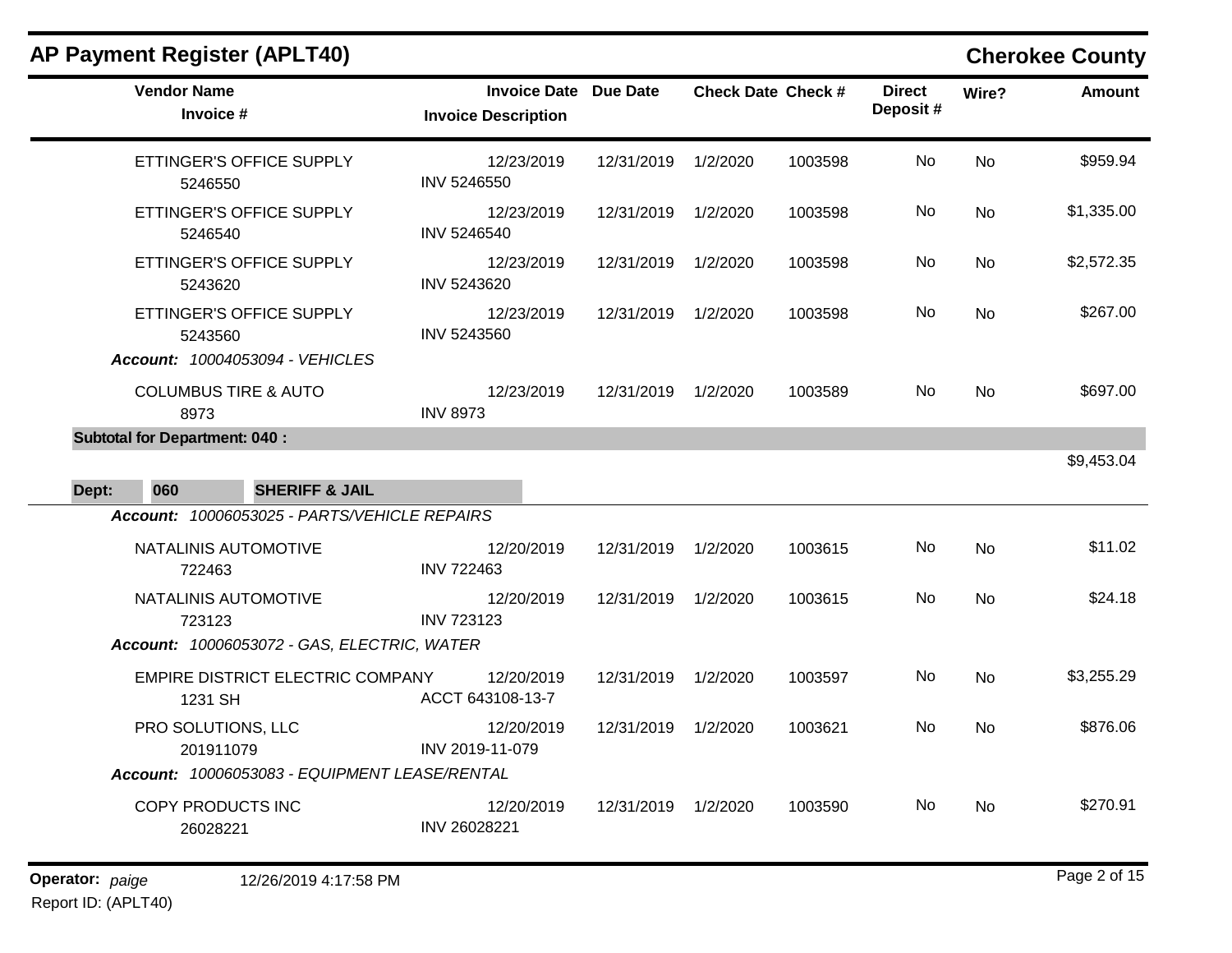| <b>AP Payment Register (APLT40)</b>             |                                                            |                     |          |                           |                           |           | <b>Cherokee County</b> |
|-------------------------------------------------|------------------------------------------------------------|---------------------|----------|---------------------------|---------------------------|-----------|------------------------|
| <b>Vendor Name</b><br>Invoice #                 | <b>Invoice Date Due Date</b><br><b>Invoice Description</b> |                     |          | <b>Check Date Check #</b> | <b>Direct</b><br>Deposit# | Wire?     | <b>Amount</b>          |
| Account: 10006053094 - VEHICLES                 |                                                            |                     |          |                           |                           |           |                        |
| <b>CDL ELECTRIC</b><br>W18736                   | 12/20/2019<br><b>INV W18736</b>                            | 12/31/2019          | 1/2/2020 | 1003581                   | No                        | <b>No</b> | \$162.50               |
| Account: 10006053737 - INMATE PERSONAL ITEMS    |                                                            |                     |          |                           |                           |           |                        |
| <b>CHARM-TEX INC</b><br>0199876                 | 12/20/2019<br><b>INV 0199876</b>                           | 12/31/2019          | 1/2/2020 | 1003582                   | No                        | No        | \$289.20               |
| <b>CHERYL HAINES</b><br>1231                    | 12/20/2019<br><b>REPAIR UNIFORMS</b>                       | 12/31/2019          | 1/2/2020 | 1003584                   | No.                       | <b>No</b> | \$28.00                |
| CITY TELE COIN COMPANY INC<br>21063             | 12/20/2019<br>INV 0205379                                  | 12/31/2019 1/2/2020 |          | 1003587                   | No.                       | No        | \$2,500.00             |
| <b>Subtotal for Department: 060:</b>            |                                                            |                     |          |                           |                           |           |                        |
| Dept:<br>070<br><b>DISTRICT COURT</b>           |                                                            |                     |          |                           |                           |           | \$7,417.16             |
| Account: 10007053021 - PRINTING/OFFICE SUPPLIES |                                                            |                     |          |                           |                           |           |                        |
| ADVANTAGE COMPUTER ENTERPRISES IN<br>74246      | 12/23/2019<br><b>INV 74246</b>                             | 12/31/2019          | 1/2/2020 | 1003577                   | No                        | <b>No</b> | \$100.00               |
| <b>OLIVER KENT LYNCH</b><br>1231                | 12/23/2019<br>REIMBURSEMENT/IPAD CASE                      | 12/31/2019          | 1/2/2020 | 1003617                   | No.                       | No        | \$65.44                |
| Account: 10007053073 - TRANSPORTATION           |                                                            |                     |          |                           |                           |           |                        |
| <b>BRENDA CHAPPELL</b><br>1231                  | 12/23/2019<br><b>TRAVEL EXPENSE</b>                        | 12/31/2019          | 1/2/2020 | 1003580                   | No.                       | <b>No</b> | \$38.92                |
| Account: 10007053083 - EQUIPMENT LEASE/RENTAL   |                                                            |                     |          |                           |                           |           |                        |
| <b>CULLIGAN OF JOPLIN</b><br>155882             | 12/23/2019<br><b>INV 155882</b>                            | 12/31/2019          | 1/2/2020 | 1003593                   | No.                       | <b>No</b> | \$16.35                |
| Account: 10007053089 - OTHER CONTRACTUAL        |                                                            |                     |          |                           |                           |           |                        |
| REDWOOD TOXICOLOGY LABORATORY<br>703700         | 12/23/2019<br><b>INV 703700</b>                            | 12/31/2019          | 1/2/2020 | 1003625                   | No                        | <b>No</b> | \$137.50               |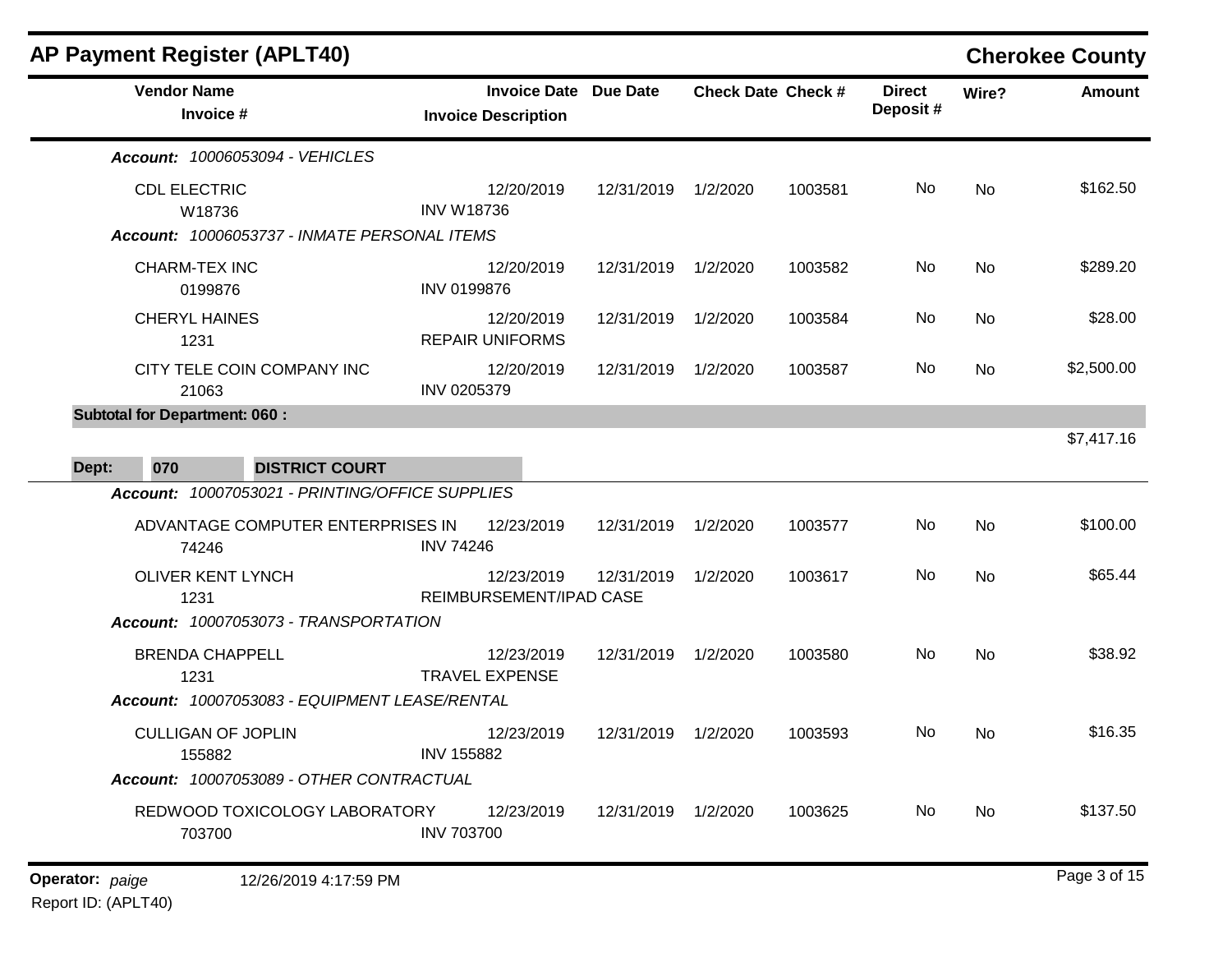|                                      | <b>AP Payment Register (APLT40)</b>                |                                                            |                     |                           |         |                           |       | <b>Cherokee County</b> |
|--------------------------------------|----------------------------------------------------|------------------------------------------------------------|---------------------|---------------------------|---------|---------------------------|-------|------------------------|
| <b>Vendor Name</b>                   | Invoice #                                          | <b>Invoice Date Due Date</b><br><b>Invoice Description</b> |                     | <b>Check Date Check #</b> |         | <b>Direct</b><br>Deposit# | Wire? | <b>Amount</b>          |
| <b>Subtotal for Department: 070:</b> |                                                    |                                                            |                     |                           |         |                           |       |                        |
| 080<br>Dept:                         | <b>COURTHOUSE</b>                                  |                                                            |                     |                           |         |                           |       | \$358.21               |
|                                      | Account: 10008053040 - JANITORIAL SUPPLIES         |                                                            |                     |                           |         |                           |       |                        |
|                                      | ETTINGER'S OFFICE SUPPLY<br>5245500                | 12/20/2019<br><b>INV 5245500</b>                           | 12/31/2019          | 1/2/2020                  | 1003598 | No                        | No    | \$151.77               |
|                                      | SPRINGFIELD JANITOR SUPPLY<br>619540               | 12/20/2019<br><b>INV 619540</b>                            | 12/31/2019 1/2/2020 |                           | 1003632 | No                        | No    | \$155.80               |
|                                      | Account: 10008053042 - BREAKROOM SUPPLIES          |                                                            |                     |                           |         |                           |       |                        |
|                                      | <b>CULLIGAN OF JOPLIN</b><br>157169                | 12/20/2019<br><b>INV 157169</b>                            | 12/31/2019 1/2/2020 |                           | 1003593 | No                        | No    | \$30.70                |
|                                      | Account: 10008053072 - GAS, ELECTRIC, WATER        |                                                            |                     |                           |         |                           |       |                        |
| 1231                                 | EMPIRE DISTRICT ELECTRIC COMPANY                   | 12/20/2019<br>ACCT 305532-35-0                             | 12/31/2019          | 1/2/2020                  | 1003597 | No                        | No    | \$2,624.84             |
| 1231                                 | PRO SOLUTIONS, LLC                                 | 12/20/2019<br>INV 2019-11-080                              | 12/31/2019 1/2/2020 |                           | 1003621 | No                        | No    | \$303.73               |
|                                      | Account: 10008053080 - MAINTENANCE/BLDGS & GROUNDS |                                                            |                     |                           |         |                           |       |                        |
|                                      | COVERT ELECTRIC MACHINERY INC<br>0087607           | 12/20/2019<br><b>INV 0087607</b>                           | 12/31/2019          | 1/2/2020                  | 1003591 | No                        | No    | \$389.70               |
|                                      | TOUCHTON ELECTRIC INC<br>46065                     | 12/20/2019<br><b>INV 46065</b>                             | 12/31/2019 1/2/2020 |                           | 1003635 | No                        | No    | \$34.00                |
|                                      | Account: 10008053083 - EQUIPMENT LEASE/RENTAL      |                                                            |                     |                           |         |                           |       |                        |
| PITNEY BOWES<br>1231                 |                                                    | 12/20/2019<br>ACCT 0011679192                              | 12/31/2019          | 1/2/2020                  | 1003618 | No                        | No.   | \$1,573.68             |
|                                      | Account: 10008053089 - OTHER CONTRACTUAL           |                                                            |                     |                           |         |                           |       |                        |
|                                      | <b>FORENSIC MEDICAL</b><br>14385                   | 12/20/2019<br><b>INV 14385</b>                             | 12/31/2019 1/2/2020 |                           | 1003601 | No                        | No    | \$4,950.00             |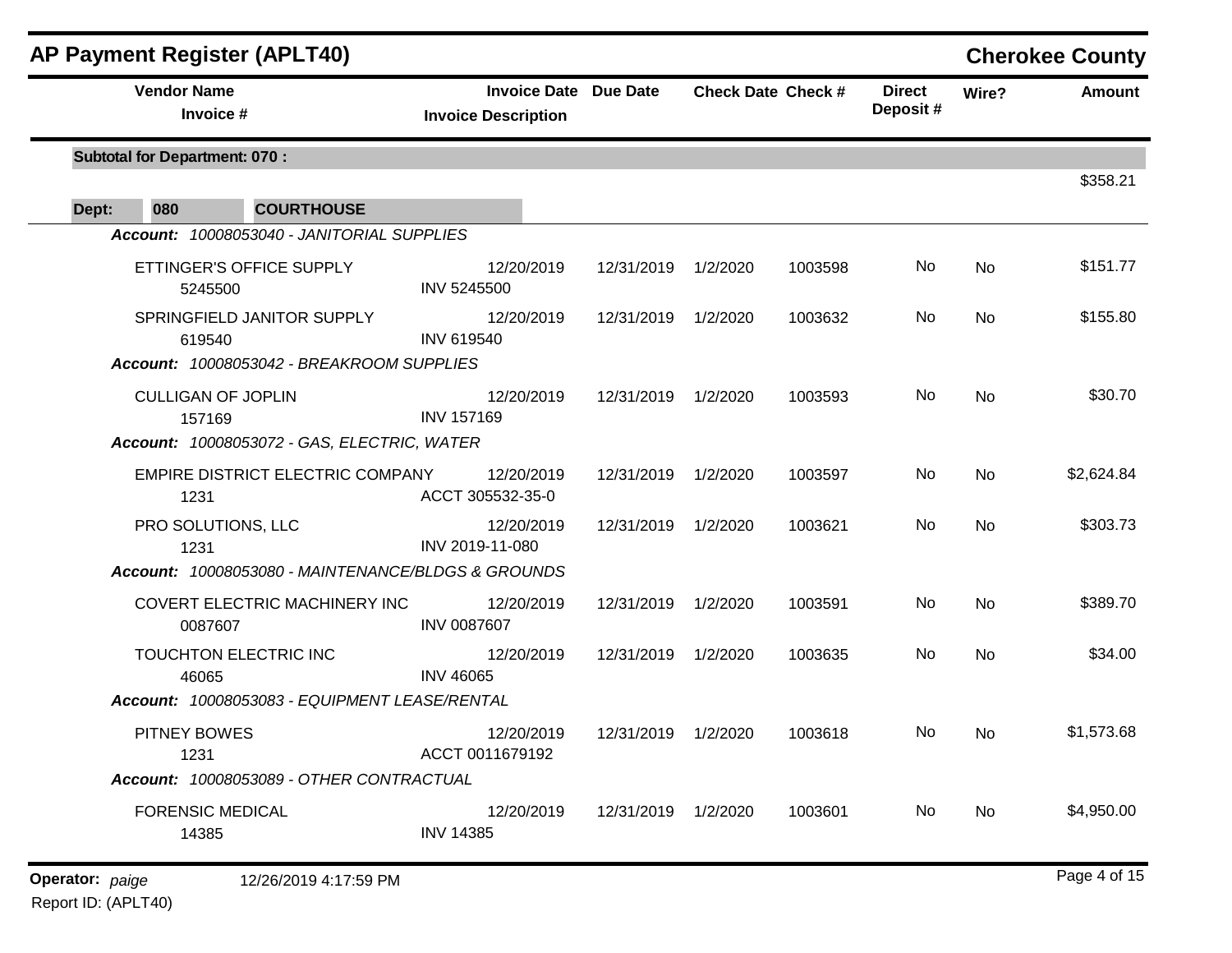|       | <b>AP Payment Register (APLT40)</b>  |                                                                       |                                                     |            |                              |                           |         |                           |           | <b>Cherokee County</b> |
|-------|--------------------------------------|-----------------------------------------------------------------------|-----------------------------------------------------|------------|------------------------------|---------------------------|---------|---------------------------|-----------|------------------------|
|       | <b>Vendor Name</b><br>Invoice #      |                                                                       | <b>Invoice Description</b>                          |            | <b>Invoice Date Due Date</b> | <b>Check Date Check #</b> |         | <b>Direct</b><br>Deposit# | Wire?     | <b>Amount</b>          |
|       | ETTINGER'S OFFICE SUPPLY<br>5248080  |                                                                       | INV 5248080                                         | 12/20/2019 | 12/31/2019                   | 1/2/2020                  | 1003598 | No                        | <b>No</b> | \$133.53               |
|       | 1231                                 | PITNEY BOWES PURCHASE POWER                                           | ACCT 8000-9000-0557-1587                            | 12/20/2019 | 12/31/2019                   | 1/2/2020                  | 1003619 | No                        | <b>No</b> | \$6,000.00             |
|       | <b>Subtotal for Department: 080:</b> |                                                                       |                                                     |            |                              |                           |         |                           |           |                        |
| Dept: | 090                                  | <b>EMERGENCY PREPAREDNESS</b>                                         |                                                     |            |                              |                           |         |                           |           | \$16,347.75            |
|       |                                      | Account: 10009053072 - GAS, ELECTRIC, WATER                           |                                                     |            |                              |                           |         |                           |           |                        |
|       | <b>EVERGY</b><br>1231                |                                                                       | ACCT 2457329745                                     | 12/20/2019 | 12/31/2019                   | 1/2/2020                  | 1003599 | No                        | No        | \$34.93                |
|       | <b>Subtotal for Department: 090:</b> |                                                                       |                                                     |            |                              |                           |         |                           |           |                        |
| Dept: | 130                                  | <b>RECREATION</b>                                                     |                                                     |            |                              |                           |         |                           |           | \$34.93                |
|       |                                      | Account: 10013053599 - RECREATION                                     |                                                     |            |                              |                           |         |                           |           |                        |
|       | SOUTHEAST AFTER PROM COMMITTEE       |                                                                       |                                                     |            |                              |                           | 1003631 | <b>No</b>                 |           |                        |
|       | 1231                                 |                                                                       | 12/23/2019<br><b>COMMISSIONER ANDERSON DONATION</b> |            | 12/31/2019                   | 1/2/2020                  |         |                           | No        | \$200.00               |
|       | <b>Subtotal for Department: 130:</b> |                                                                       |                                                     |            |                              |                           |         |                           |           |                        |
|       |                                      |                                                                       |                                                     |            |                              |                           |         |                           |           | \$200.00               |
| Dept: | 170                                  | <b>JUVENILE DETENTION</b><br>Account: 10017053089 - OTHER CONTRACTUAL |                                                     |            |                              |                           |         |                           |           |                        |
|       | 6674                                 | SEK REGIONAL JUVENILE DETENTION CTR                                   | <b>INV 6674</b>                                     | 12/20/2019 | 12/31/2019                   | 1/2/2020                  | 1003630 | No.                       | No        | \$9,305.00             |
|       | <b>Subtotal for Department: 170:</b> |                                                                       |                                                     |            |                              |                           |         |                           |           |                        |
| Dept: | 190                                  | 911 MAPPING                                                           |                                                     |            |                              |                           |         |                           |           | \$9,305.00             |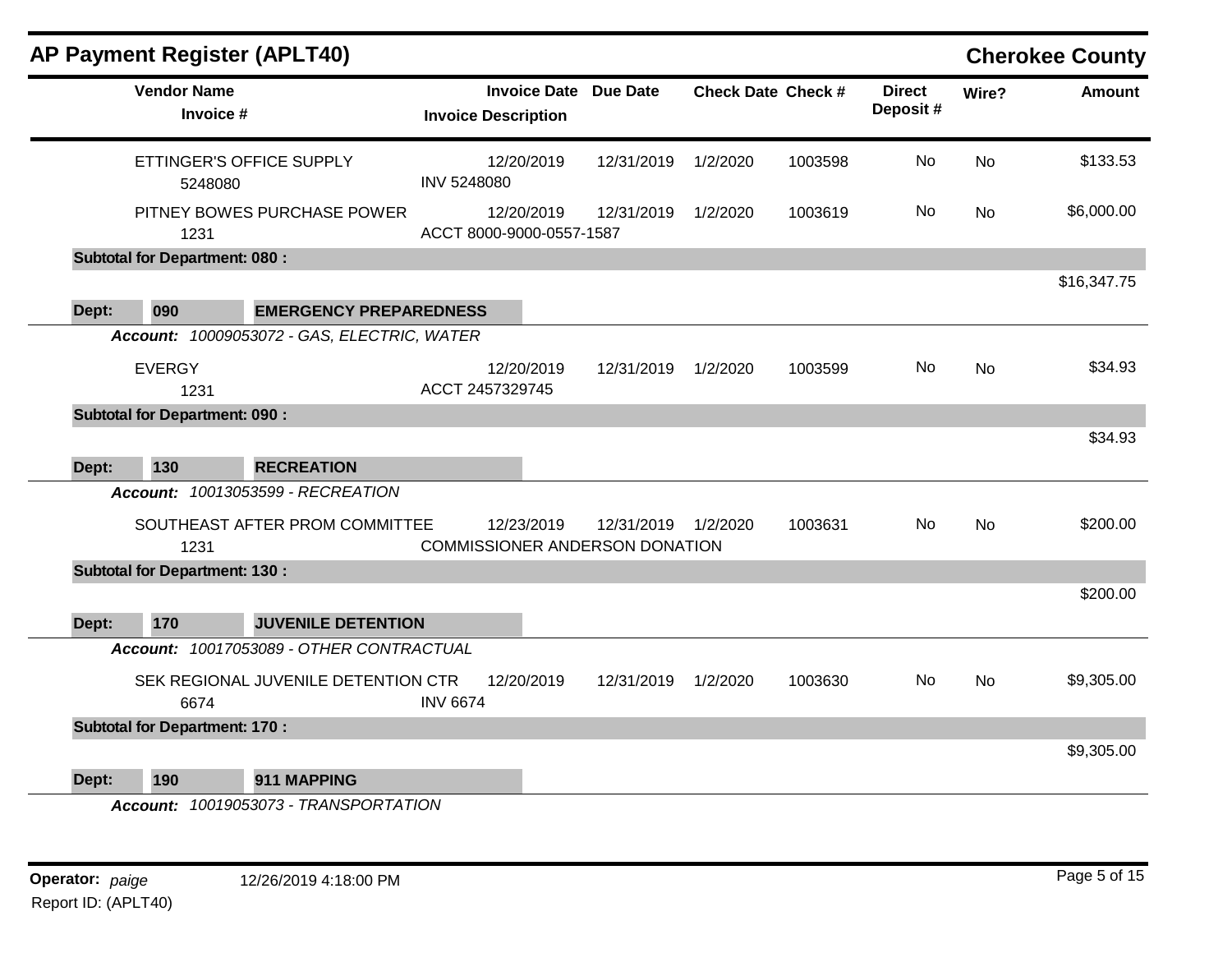|       |                                      |                                 | <b>AP Payment Register (APLT40)</b>                                       |                            |            |                              |                           |         |                           |           | <b>Cherokee County</b> |
|-------|--------------------------------------|---------------------------------|---------------------------------------------------------------------------|----------------------------|------------|------------------------------|---------------------------|---------|---------------------------|-----------|------------------------|
|       |                                      | <b>Vendor Name</b><br>Invoice # |                                                                           | <b>Invoice Description</b> |            | <b>Invoice Date Due Date</b> | <b>Check Date Check #</b> |         | <b>Direct</b><br>Deposit# | Wire?     | <b>Amount</b>          |
|       |                                      | 1231                            | REBECCA S BRASSART                                                        | <b>MILEAGE</b>             | 12/20/2019 | 12/31/2019                   | 1/2/2020                  | 1003624 | No                        | <b>No</b> | \$35.84                |
|       | <b>Subtotal for Department: 190:</b> |                                 |                                                                           |                            |            |                              |                           |         |                           |           |                        |
|       |                                      |                                 |                                                                           |                            |            |                              |                           |         |                           |           | \$35.84                |
|       | Dept:<br>330                         |                                 | <b>DEPT OFFICE SUPPLY</b><br>Account: 10033053622 - SHERIFF OFFICE SUPPLY |                            |            |                              |                           |         |                           |           |                        |
|       |                                      |                                 |                                                                           |                            |            |                              |                           |         |                           |           |                        |
|       |                                      | QUILL CORPORATION<br>3075528    |                                                                           | <b>INV 3075528</b>         | 12/20/2019 | 12/31/2019                   | 1/2/2020                  | 1003623 | No                        | <b>No</b> | \$419.25               |
|       |                                      |                                 | Account: 10033053626 - HR OFFICE SUPPLY                                   |                            |            |                              |                           |         |                           |           |                        |
|       |                                      |                                 |                                                                           |                            |            |                              |                           |         | No                        |           | \$100.00               |
|       |                                      | 5244940                         | ETTINGER'S OFFICE SUPPLY                                                  | INV 5244940                | 12/20/2019 | 12/31/2019                   | 1/2/2020                  | 1003598 |                           | <b>No</b> |                        |
|       |                                      |                                 | ETTINGER'S OFFICE SUPPLY                                                  |                            | 12/20/2019 | 12/31/2019                   | 1/2/2020                  | 1003598 | No.                       | No        | \$100.00               |
|       |                                      | 5244950                         |                                                                           | INV 5244950                |            |                              |                           |         |                           |           |                        |
|       | <b>Subtotal for Department: 330:</b> |                                 |                                                                           |                            |            |                              |                           |         |                           |           |                        |
|       |                                      |                                 |                                                                           |                            |            |                              |                           |         |                           |           | \$619.25               |
|       | <b>Subtotal for Fund: 100:</b>       |                                 |                                                                           |                            |            |                              |                           |         |                           |           |                        |
|       |                                      |                                 |                                                                           |                            |            |                              |                           |         |                           |           | \$48,511.81            |
| Fund: | 103                                  |                                 | <b>TECHNOLOGY FUND</b>                                                    |                            |            |                              |                           |         |                           |           |                        |
|       | Dept:<br>000                         |                                 | <b>NON-DEPARTMENTAL</b>                                                   |                            |            |                              |                           |         |                           |           |                        |
|       |                                      |                                 | Account: 10300053028 - COMPUTER SUPPLIES                                  |                            |            |                              |                           |         |                           |           |                        |
|       |                                      |                                 | ETTINGER'S OFFICE SUPPLY                                                  |                            | 12/20/2019 | 12/31/2019                   | 1/2/2020                  | 1003598 | No.                       | <b>No</b> | \$167.96               |
|       |                                      | 5245530                         |                                                                           | INV 5245530                |            |                              |                           |         |                           |           |                        |
|       | <b>Subtotal for Department: 000:</b> |                                 |                                                                           |                            |            |                              |                           |         |                           |           |                        |
|       |                                      |                                 |                                                                           |                            |            |                              |                           |         |                           |           | \$167.96               |
|       | <b>Subtotal for Fund: 103:</b>       |                                 |                                                                           |                            |            |                              |                           |         |                           |           |                        |
|       |                                      |                                 |                                                                           |                            |            |                              |                           |         |                           |           | \$167.96               |
|       |                                      |                                 |                                                                           |                            |            |                              |                           |         |                           |           |                        |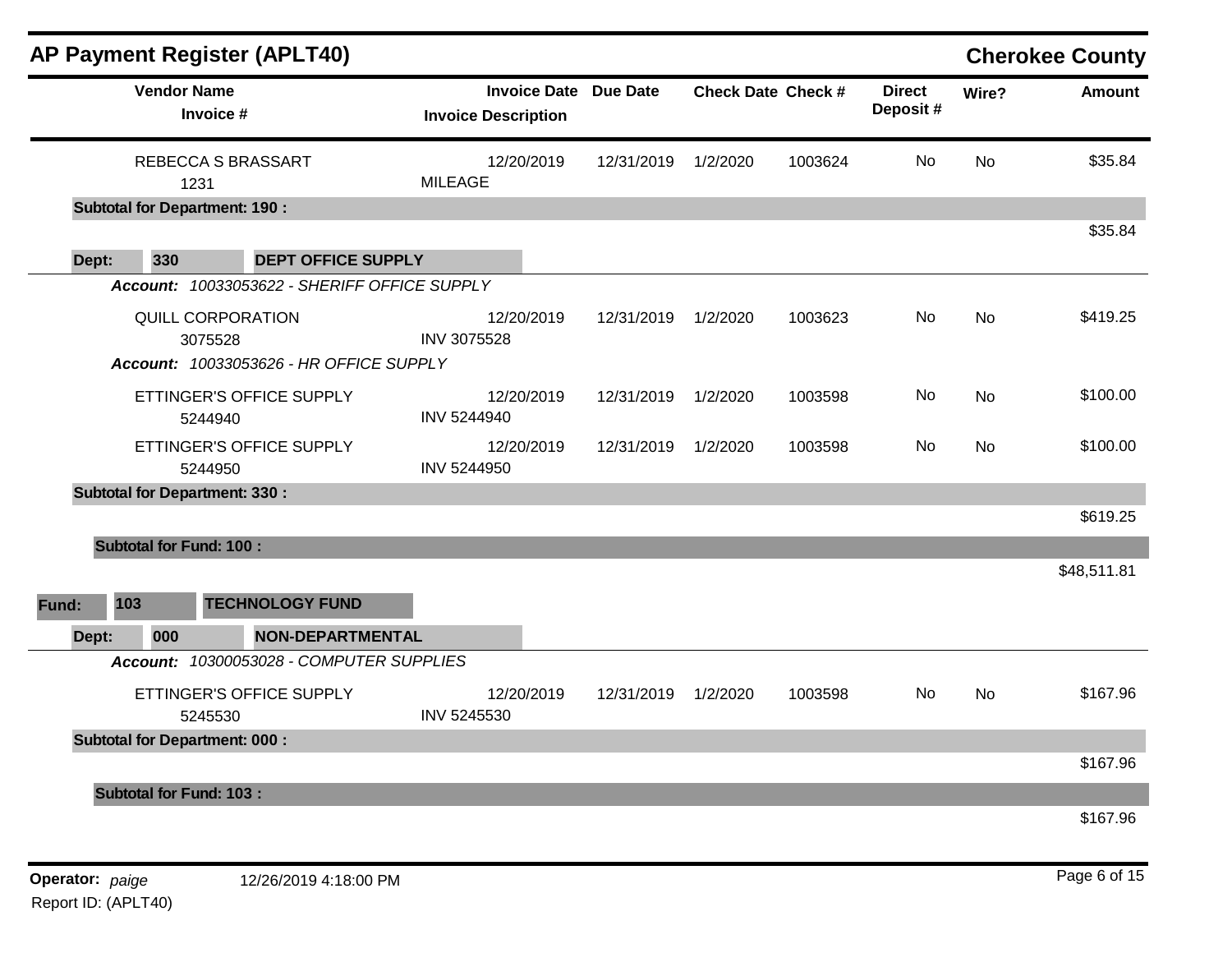|                 |                    | <b>AP Payment Register (APLT40)</b>                                             |                                                            |                     |          |                           |                           |           | <b>Cherokee County</b> |
|-----------------|--------------------|---------------------------------------------------------------------------------|------------------------------------------------------------|---------------------|----------|---------------------------|---------------------------|-----------|------------------------|
|                 | <b>Vendor Name</b> | Invoice #                                                                       | <b>Invoice Date Due Date</b><br><b>Invoice Description</b> |                     |          | <b>Check Date Check #</b> | <b>Direct</b><br>Deposit# | Wire?     | <b>Amount</b>          |
| Fund:           | 110                | <b>ROAD AND BRIDGE</b>                                                          |                                                            |                     |          |                           |                           |           |                        |
| Dept:           | 000                | <b>NON-DEPARTMENTAL</b>                                                         |                                                            |                     |          |                           |                           |           |                        |
|                 |                    | Account: 11000053031 - DIESEL FUEL                                              |                                                            |                     |          |                           |                           |           |                        |
|                 |                    | MFA OIL - NEOSHO 1055<br>1439255 HWY                                            | 12/19/2019<br>INV #1439255                                 | 12/31/2019 1/2/2020 |          | 1003610                   | No                        | No        | \$2,121.57             |
|                 |                    | MFA OIL - NEOSHO 1055<br>1435642 HWY                                            | 12/18/2019<br>INV #1435642                                 | 12/31/2019          | 1/2/2020 | 1003610                   | No                        | No        | \$512.62               |
|                 |                    | MFA OIL - NEOSHO 1055<br>1428758 HWY                                            | 12/16/2019<br>INV #1428758                                 | 12/31/2019          | 1/2/2020 | 1003610                   | No                        | No        | \$559.83               |
|                 |                    | MFA OIL - NEOSHO 1055<br>1414967 HWY                                            | 12/10/2019<br>INV #1414967                                 | 12/31/2019 1/2/2020 |          | 1003610                   | No                        | No        | \$1,742.35             |
|                 |                    | MFA OIL - NEOSHO 1055<br>1406699 HWY                                            | 12/5/2019<br>INV #1406699                                  | 12/31/2019 1/2/2020 |          | 1003610                   | No                        | No        | \$583.32               |
|                 |                    | MFA OIL - NEOSHO 1055<br>1439253 HWY<br>Account: 11000053033 - TIRES            | 12/19/2019<br>INV #1439253                                 | 12/31/2019 1/2/2020 |          | 1003610                   | No                        | No        | \$536.86               |
|                 |                    | PURCELL TIRE & RUBBER COMPANY<br>2635981 HWY<br>Account: 11000053034 - ASPHALT  | 12/11/2019<br>INV #2635981                                 | 12/31/2019 1/2/2020 |          | 1003622                   | No                        | <b>No</b> | \$2,377.20             |
|                 |                    | BLEVINS ASPHALT CONSTRUCTION CO INC<br>4211 HWY<br>Account: 11000053035 - ROCK  | 12/9/2019<br>INV #4211                                     | 12/31/2019 1/2/2020 |          | 1003579                   | No                        | No        | \$115.34               |
|                 |                    | MULBERRY LIMESTONE QUARRY CO<br>24064 HWY<br>Account: 11000053037 - SIGNS/POSTS | 12/31/2019<br>INV #24064                                   | 12/31/2019          | 1/2/2020 | 1003611                   | No.                       | No.       | \$74,648.98            |
|                 |                    | NATIONAL SIGN CO INC<br>IN-192113 HWY                                           | 12/19/2019<br>INV # IN-192113                              | 12/31/2019 1/2/2020 |          | 1003616                   | No                        | No        | \$1,000.00             |
| Operator: paige |                    | 12/26/2019 4:18:01 PM                                                           |                                                            |                     |          |                           |                           |           | Page 7 of 15           |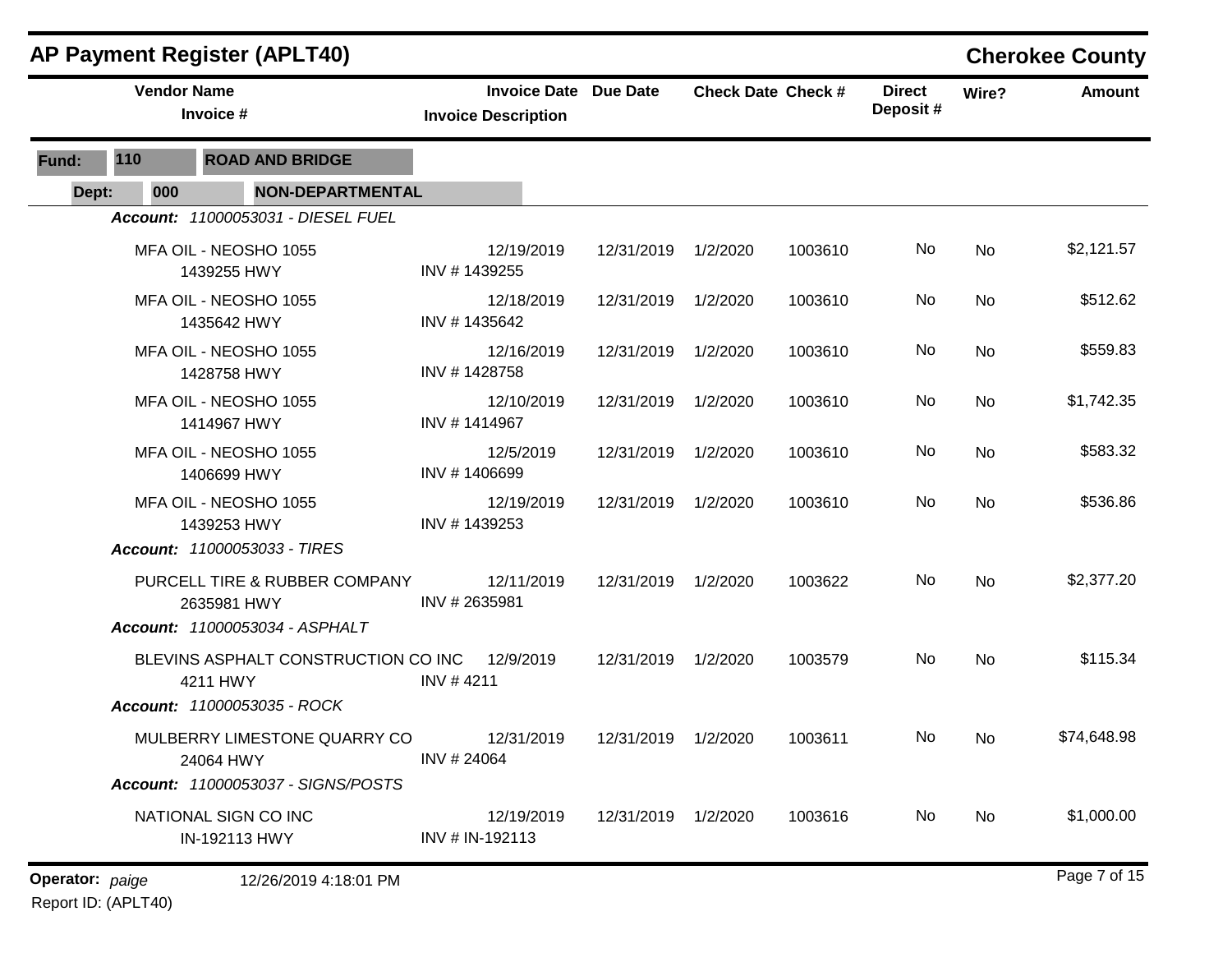| <b>Vendor Name</b><br>Invoice #                                  | <b>Invoice Date Due Date</b><br><b>Invoice Description</b> |                     | <b>Check Date Check #</b> |         | <b>Direct</b><br>Deposit# | Wire?     | <b>Amount</b> |
|------------------------------------------------------------------|------------------------------------------------------------|---------------------|---------------------------|---------|---------------------------|-----------|---------------|
| Account: 11000053042 - BREAKROOM SUPPLIES                        |                                                            |                     |                           |         |                           |           |               |
| SAFETY FIRST SUPPLY CO LLC<br>19-123037 HWY                      | 12/18/2019<br>INV #19-123037                               | 12/31/2019 1/2/2020 |                           | 1003628 | No.                       | No        | \$58.10       |
| CLEAN THE UNIFORM CO JOPLIN<br>20105679 HWY                      | 12/9/2019<br>INV #20105679                                 | 12/31/2019 1/2/2020 |                           | 1003588 | <b>No</b>                 | <b>No</b> | \$13.47       |
| CLEAN THE UNIFORM CO JOPLIN<br>20107074 HWY                      | 12/16/2019<br>INV #20107074                                | 12/31/2019 1/2/2020 |                           | 1003588 | No.                       | No.       | \$85.19       |
| Account: 11000053074 - UTILITIES/TELEPHONE BILLS                 |                                                            |                     |                           |         |                           |           |               |
| <b>EMPIRE DISTRICT ELECTRIC COMPANY</b><br>9063968-41-7 HWY 5    | 12/12/2019<br>INV #906398-41-7                             | 12/31/2019 1/2/2020 |                           | 1003597 | No.                       | No        | \$275.66      |
| EMPIRE DISTRICT ELECTRIC COMPANY 12/12/2019<br>158630-59-0 HWY 8 | INV #158630-59-0                                           | 12/31/2019          | 1/2/2020                  | 1003597 | No.                       | <b>No</b> | \$462.86      |
| EMPIRE DISTRICT ELECTRIC COMPANY<br>854931-63-1 HWY 8            | 12/12/2019<br>INV #854931-63-1                             | 12/31/2019 1/2/2020 |                           | 1003597 | No.                       | <b>No</b> | \$397.31      |
| EMPIRE DISTRICT ELECTRIC COMPANY 12/12/2019<br>049852-69-2 HWY 5 | INV # 049852-69-2                                          | 12/31/2019          | 1/2/2020                  | 1003597 | No.                       | <b>No</b> | \$118.92      |
| Account: 11000053079 - MACHINERY/EQUIPMENT                       |                                                            |                     |                           |         |                           |           |               |
| JOHN FABICK TRACTOR CO<br>SIJ00097626 HWY                        | 12/18/2019<br>INV # SIJ00097626                            | 12/31/2019 1/2/2020 |                           | 1003602 | No.                       | <b>No</b> | \$306.80      |
| NATALINIS AUTOMOTIVE<br>722752 HWY                               | 12/16/2019<br>INV #722752                                  | 12/31/2019          | 1/2/2020                  | 1003615 | No.                       | <b>No</b> | \$20.34       |
| NATALINIS AUTOMOTIVE<br>722777 HWY                               | 12/16/2019<br>INV #722777                                  | 12/31/2019 1/2/2020 |                           | 1003615 | No.                       | <b>No</b> | \$7.70        |
| JOPLIN FREIGHTLINER SALES INC<br>57796706 HWY                    | 12/11/2019<br>INV #57796706                                | 12/31/2019          | 1/2/2020                  | 1003603 | No.                       | <b>No</b> | \$101.55      |
| NATALINIS AUTOMOTIVE<br>722836 HWY                               | 12/17/2019<br>INV #722836                                  | 12/31/2019 1/2/2020 |                           | 1003615 | No.                       | <b>No</b> | \$149.56      |
|                                                                  |                                                            |                     |                           |         |                           |           |               |

## **AP Payment Register (APLT40) Cherokee County**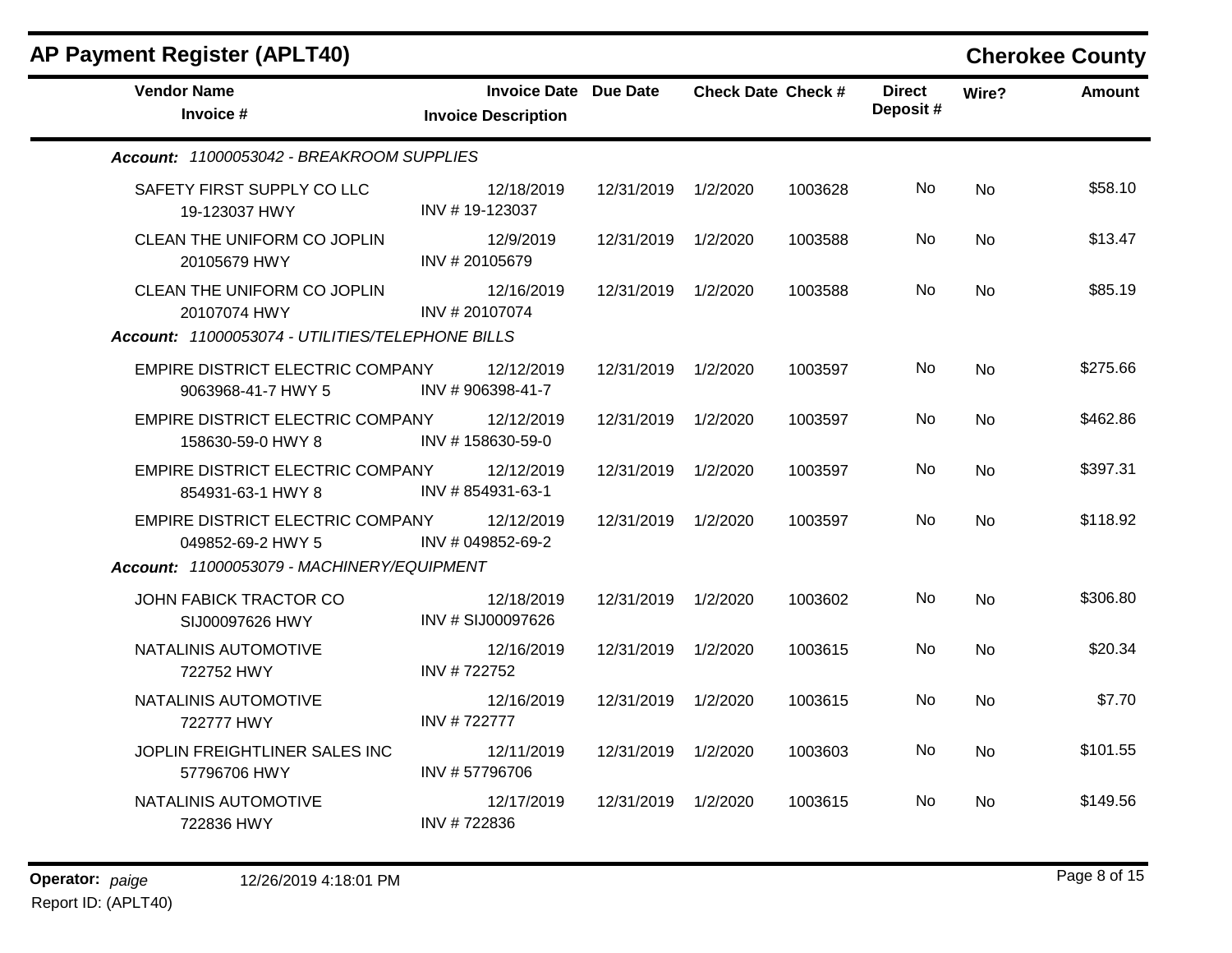## **AP Payment Register (APLT40) Cherokee County**

| <b>Vendor Name</b><br>Invoice #             | <b>Invoice Date Due Date</b><br><b>Invoice Description</b> |                     | <b>Check Date Check #</b> |         | <b>Direct</b><br>Deposit# | Wire?     | <b>Amount</b> |
|---------------------------------------------|------------------------------------------------------------|---------------------|---------------------------|---------|---------------------------|-----------|---------------|
| MUNICIPAL INDUSTRIAL SUPPLY<br>3081 HWY     | 12/13/2019<br>INV #3081                                    | 12/31/2019          | 1/2/2020                  | 1003612 | No                        | No        | \$260.82      |
| NATALINIS AUTOMOTIVE<br>723084 HWY          | 12/20/2019<br>INV #723084                                  | 12/31/2019          | 1/2/2020                  | 1003615 | No                        | <b>No</b> | \$82.46       |
| SAFETY-KLEEN SYSTEMS<br>81802861-1906418767 | 12/17/2019<br>81802861-1906418767                          | 12/31/2019          | 1/2/2020                  | 1003629 | No.                       | No        | \$360.00      |
| NATALINIS AUTOMOTIVE<br>723131 HWY          | 12/20/2019<br>INV #723131                                  | 12/31/2019          | 1/2/2020                  | 1003615 | No                        | <b>No</b> | \$109.52      |
| JOHN FABICK TRACTOR CO<br>PIJ00378995 HWY   | 12/13/2019<br>INV # PIJ00378995                            | 12/31/2019 1/2/2020 |                           | 1003602 | No                        | No        | (\$662.70)    |
| <b>MURPHY TRACTOR</b><br>06738954 HWY       | 12/16/2019<br>INV # 06738954                               | 12/31/2019 1/2/2020 |                           | 1003613 | No                        | No        | \$87,366.05   |
| NATALINIS AUTOMOTIVE<br>722751 HWY          | 12/16/2019<br>INV #722751                                  | 12/31/2019 1/2/2020 |                           | 1003615 | No                        | No        | \$14.63       |
| JOHN FABICK TRACTOR CO<br>PIJ00379398 HWY   | 12/19/2019<br>INV # PIJ00379398                            | 12/31/2019          | 1/2/2020                  | 1003602 | No                        | No        | \$504.99      |
| NATALINIS AUTOMOTIVE<br>722834 HWY          | 12/17/2019<br>INV #722834                                  | 12/31/2019          | 1/2/2020                  | 1003615 | No                        | No.       | \$32.08       |
| ELITE HEAVY HAUL LLC<br><b>11 HWY</b>       | 9/30/2019<br><b>INV #11</b>                                | 12/31/2019 1/2/2020 |                           | 1003596 | No                        | No        | \$1,300.00    |
| MACHINERY MAINTENANCE<br>112973 HWY         | 12/16/2019<br>INV #112973                                  | 12/31/2019          | 1/2/2020                  | 1003609 | No                        | <b>No</b> | \$35,900.00   |
| PRIER TIRE SUPPLY INC<br>0090106-IN HWY     | 12/9/2019<br>INV # 0090106-IN                              | 12/31/2019 1/2/2020 |                           | 1003620 | No                        | No        | \$132.48      |
| <b>FLEETPRIDE</b><br>35904067 HWY           | 9/18/2019<br>INV #35904067                                 | 12/31/2019 1/2/2020 |                           | 1003600 | No                        | <b>No</b> | \$200.76      |
| NATALINIS AUTOMOTIVE<br>722697 HWY          | 12/16/2019<br>INV #722697                                  | 12/31/2019          | 1/2/2020                  | 1003615 | No.                       | No        | \$46.98       |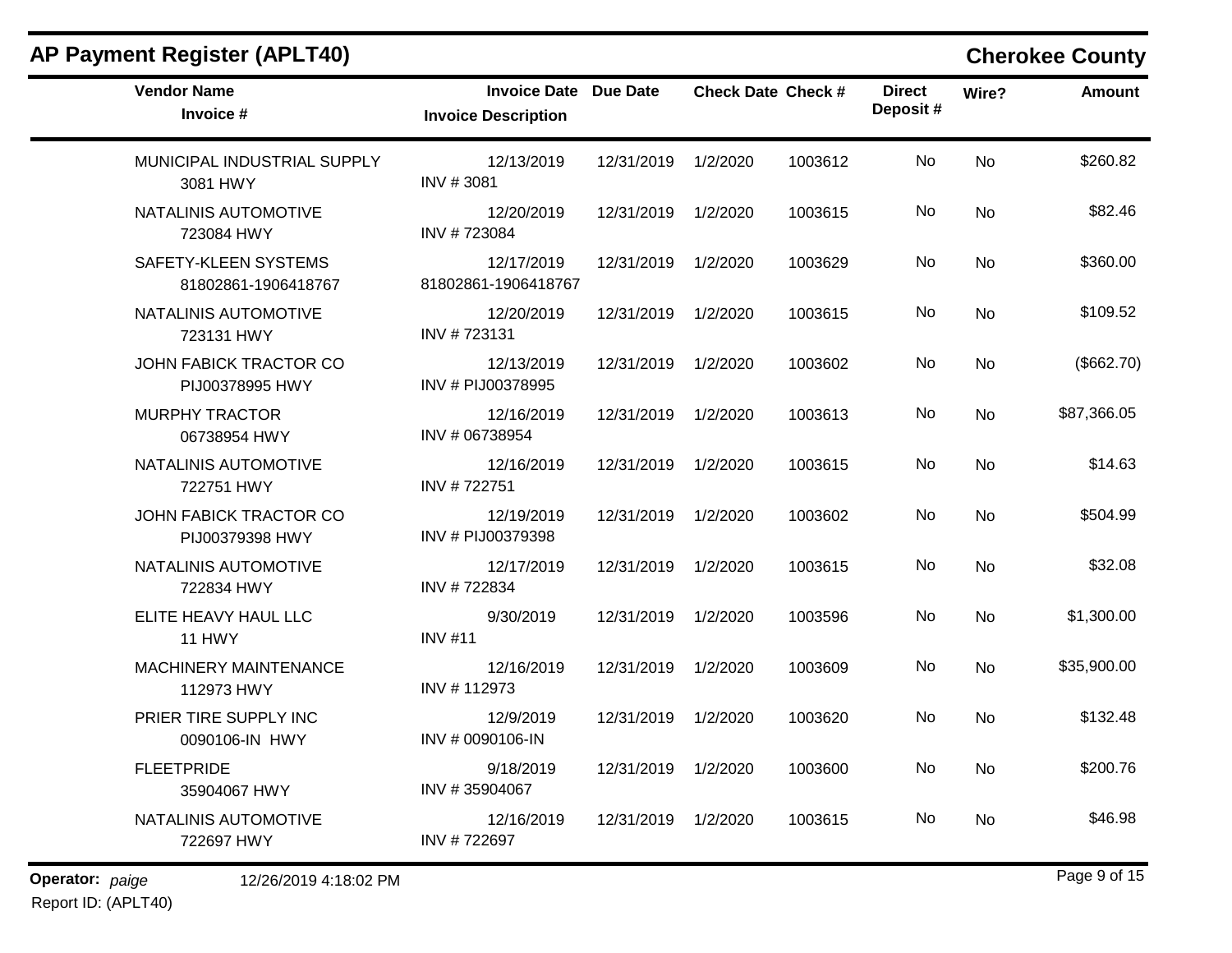| <b>AP Payment Register (APLT40)</b>     |                                                            |                     |                           |         |                           |       | <b>Cherokee County</b> |
|-----------------------------------------|------------------------------------------------------------|---------------------|---------------------------|---------|---------------------------|-------|------------------------|
| <b>Vendor Name</b><br>Invoice #         | <b>Invoice Date Due Date</b><br><b>Invoice Description</b> |                     | <b>Check Date Check #</b> |         | <b>Direct</b><br>Deposit# | Wire? | <b>Amount</b>          |
| NATALINIS AUTOMOTIVE<br>721273 HWY 6    | 11/26/2019<br>INV #721273                                  | 12/31/2019          | 1/2/2020                  | 1003614 | No                        | No    | \$14.62                |
| NATALINIS AUTOMOTIVE<br>721362 HWY 9    | 11/27/2019<br>INV #721362                                  | 12/31/2019 1/2/2020 |                           | 1003614 | No                        | No    | \$30.28                |
| NATALINIS AUTOMOTIVE<br>721261 HWY 7    | 11/26/2019<br>INV #721261                                  | 12/31/2019          | 1/2/2020                  | 1003614 | No                        | No    | \$5.60                 |
| NATALINIS AUTOMOTIVE<br>721243 HWY 5    | 11/26/2019<br>INV #721243                                  | 12/31/2019          | 1/2/2020                  | 1003614 | No                        | No    | \$66.49                |
| NATALINIS AUTOMOTIVE<br>721382 HWY 2    | 11/27/2019<br>INV #720865                                  | 12/31/2019          | 1/2/2020                  | 1003614 | No                        | No    | \$18.99                |
| MUNICIPAL INDUSTRIAL SUPPLY<br>3085 HWY | 12/12/2019<br>INV #3085                                    | 12/31/2019          | 1/2/2020                  | 1003612 | No                        | No    | \$1,390.00             |
| NATALINIS AUTOMOTIVE<br>721315 HWY 8    | 11/26/2019<br>INV #721315                                  | 12/31/2019          | 1/2/2020                  | 1003614 | No                        | No    | \$4.40                 |
| NATALINIS AUTOMOTIVE<br>721383 HWY 3    | 11/27/2019<br>INV #721383                                  | 12/31/2019          | 1/2/2020                  | 1003614 | No                        | No    | \$9.29                 |
| NATALINIS AUTOMOTIVE<br>721604 HWY 10   | 12/2/2019<br>INV #721604                                   | 12/31/2019 1/2/2020 |                           | 1003614 | No                        | No    | \$32.76                |
| NATALINIS AUTOMOTIVE<br>721610 HWY 11   | 12/2/2019<br>INV #721610                                   | 12/31/2019          | 1/2/2020                  | 1003614 | No                        | No    | \$59.76                |
| NATALINIS AUTOMOTIVE<br>721670 HWY 11   | 12/2/2019<br>INV #721670                                   | 12/31/2019          | 1/2/2020                  | 1003614 | No                        | No    | \$36.50                |
| NATALINIS AUTOMOTIVE<br>720865 HWY 1    | 11/21/2019<br>INV #720865                                  | 12/31/2019          | 1/2/2020                  | 1003614 | No                        | No.   | \$95.76                |
| NATALINIS AUTOMOTIVE<br>722342 HWY      | 12/10/2019<br>INV #722342                                  | 12/31/2019 1/2/2020 |                           | 1003614 | No                        | No    | \$24.21                |
| NATALINIS AUTOMOTIVE<br>722462 HWY      | 12/12/2019<br>INV #722462                                  | 12/31/2019 1/2/2020 |                           | 1003615 | No                        | No    | \$128.77               |

**Operator:** paige 12/26/2019 4:18:03 PM Report ID: (APLT40)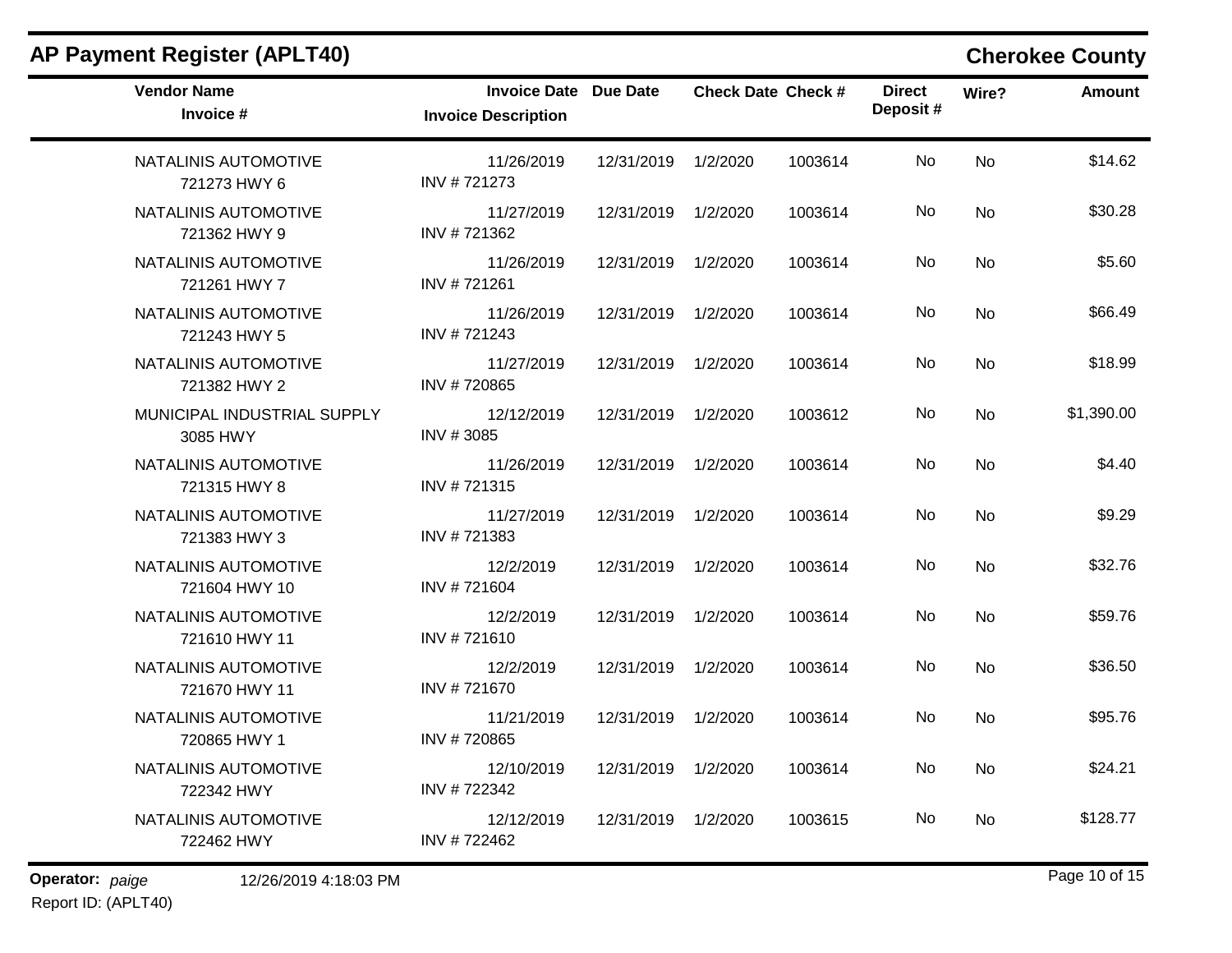|                        |                                | <b>AP Payment Register (APLT40)</b>                |                |                                                            |                     |          |                           |                           |           | <b>Cherokee County</b> |
|------------------------|--------------------------------|----------------------------------------------------|----------------|------------------------------------------------------------|---------------------|----------|---------------------------|---------------------------|-----------|------------------------|
|                        |                                | <b>Vendor Name</b><br>Invoice #                    |                | <b>Invoice Date Due Date</b><br><b>Invoice Description</b> |                     |          | <b>Check Date Check #</b> | <b>Direct</b><br>Deposit# | Wire?     | <b>Amount</b>          |
|                        |                                | NATALINIS AUTOMOTIVE<br>721174 HWY 4               | 721174         | 11/25/2019                                                 | 12/31/2019          | 1/2/2020 | 1003614                   | No                        | <b>No</b> | \$106.93               |
|                        |                                | <b>Subtotal for Department: 000:</b>               |                |                                                            |                     |          |                           |                           |           |                        |
|                        |                                |                                                    |                |                                                            |                     |          |                           |                           |           | \$213,867.96           |
|                        | <b>Subtotal for Fund: 110:</b> |                                                    |                |                                                            |                     |          |                           |                           |           | \$213,867.96           |
| Fund:                  | 140                            | <b>HEALTH</b>                                      |                |                                                            |                     |          |                           |                           |           |                        |
| Dept:                  | 000                            | <b>NON-DEPARTMENTAL</b>                            |                |                                                            |                     |          |                           |                           |           |                        |
|                        |                                | Account: 14000053021 - PRINTING/OFFICE SUPPLIES    |                |                                                            |                     |          |                           |                           |           |                        |
|                        |                                | <b>CHASE CARD SERVICES</b><br>1231                 |                | 12/23/2019<br>ACCT 4246311970005747                        | 12/31/2019          | 1/2/2020 | 1003583                   | No                        | <b>No</b> | \$34.00                |
|                        |                                | Account: 14000053072 - GAS, ELECTRIC, WATER/PHONE  |                |                                                            |                     |          |                           |                           |           |                        |
|                        |                                | <b>EMPIRE DISTRICT ELECTRIC COMPANY</b><br>1231 HE |                | 12/23/2019<br>ACCT 616527-3--2-1                           | 12/31/2019          | 1/2/2020 | 1003597                   | No                        | <b>No</b> | \$291.14               |
|                        |                                | <b>VERIZON WIRELESS</b><br>9844134202              | INV 9844134202 | 12/23/2019                                                 | 12/31/2019          | 1/2/2020 | 1003636                   | No                        | <b>No</b> | \$80.84                |
|                        |                                | Account: 14000053073 - MEETING COSTS               |                |                                                            |                     |          |                           |                           |           |                        |
|                        |                                | <b>CHASE CARD SERVICES</b><br>1231                 |                | 12/23/2019<br>ACCT 4246311970005747                        | 12/31/2019          | 1/2/2020 | 1003583                   | No                        | <b>No</b> | \$449.55               |
|                        |                                | <b>CHASE CARD SERVICES</b><br>1231                 |                | 12/23/2019<br>ACCT 4246311970005747                        | 12/31/2019          | 1/2/2020 | 1003583                   | No                        | <b>No</b> | \$17.54                |
|                        |                                | Account: 14000053087 - BUILDING RENTAL             |                |                                                            |                     |          |                           |                           |           |                        |
|                        |                                | <b>CITY OF GALENA</b><br>1231                      |                | 12/20/2019<br><b>BUILDING RENTAL</b>                       | 12/31/2019 1/2/2020 |          | 1003586                   | No                        | No.       | \$10.00                |
|                        |                                | <b>CITY OF BAXTER SPRINGS</b><br>1231              |                | 12/20/2019<br><b>BUILDING RENTAL</b>                       | 12/31/2019 1/2/2020 |          | 1003585                   | No                        | No        | \$20.00                |
|                        |                                | Account: 14000053182 - CONTRACTS                   |                |                                                            |                     |          |                           |                           |           |                        |
| <b>Operator:</b> paige |                                | 12/26/2019 4:18:03 PM                              |                |                                                            |                     |          |                           |                           |           | Page 11 of 15          |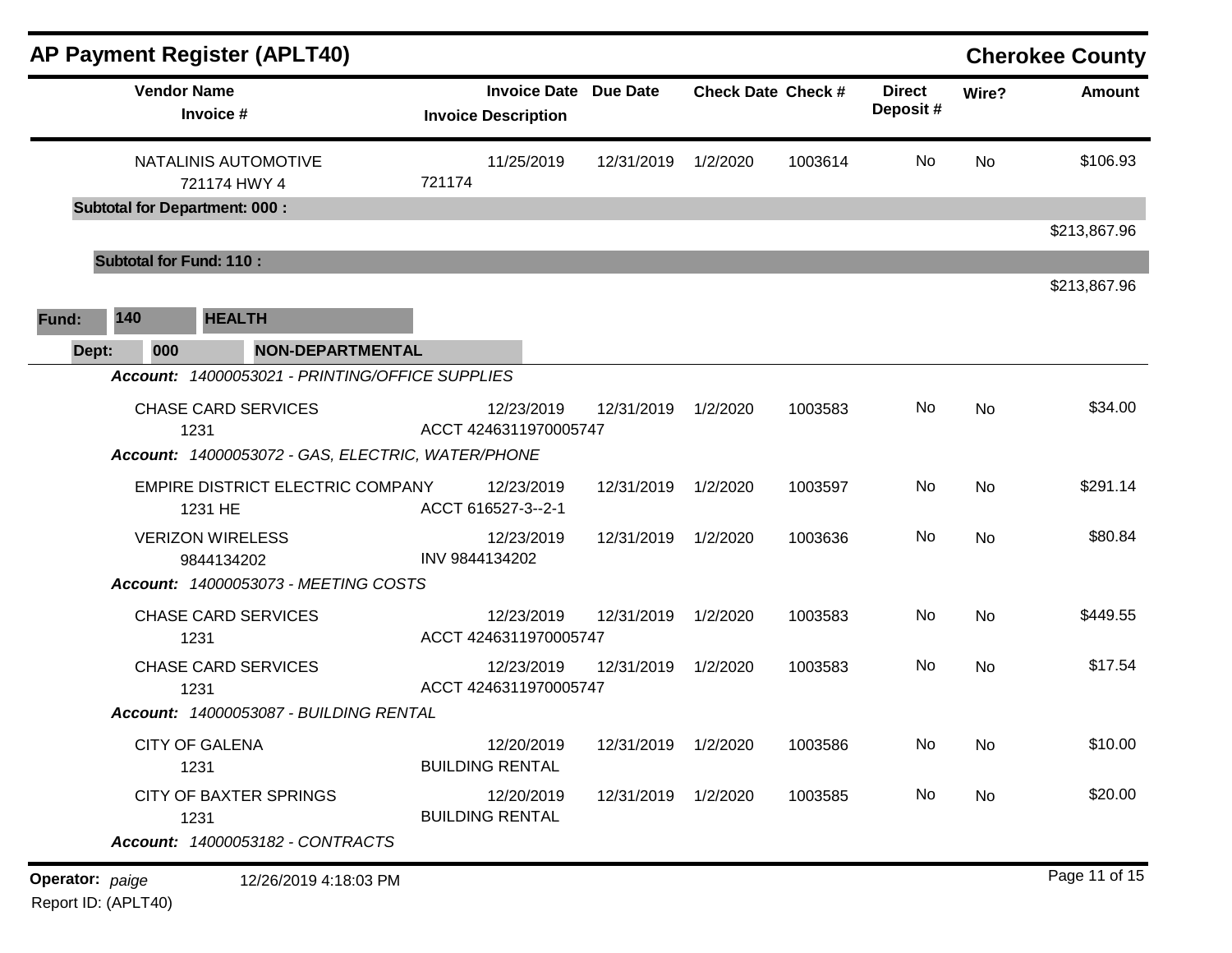|       |                                      | AP Payment Register (APLT40)             |                   |                                                            |            |                           |         |                           |           | <b>Cherokee County</b> |
|-------|--------------------------------------|------------------------------------------|-------------------|------------------------------------------------------------|------------|---------------------------|---------|---------------------------|-----------|------------------------|
|       | <b>Vendor Name</b><br>Invoice #      |                                          |                   | <b>Invoice Date Due Date</b><br><b>Invoice Description</b> |            | <b>Check Date Check #</b> |         | <b>Direct</b><br>Deposit# | Wire?     | <b>Amount</b>          |
|       | 1231                                 | DR JONATHAN MANZER                       |                   | 12/20/2019<br><b>CONTRACTED SERVICES</b>                   | 12/31/2019 | 1/2/2020                  | 1003595 | No                        | <b>No</b> | \$100.00               |
|       | 1231                                 | CRAWFORD COUNTY HEALTH DEPT              |                   | 12/23/2019<br><b>CONTRACTED SERVICES</b>                   | 12/31/2019 | 1/2/2020                  | 1003592 | No                        | <b>No</b> | \$141.43               |
|       | <b>Subtotal for Department: 000:</b> |                                          |                   |                                                            |            |                           |         |                           |           |                        |
|       |                                      |                                          |                   |                                                            |            |                           |         |                           |           | \$1,144.50             |
|       | <b>Subtotal for Fund: 140:</b>       |                                          |                   |                                                            |            |                           |         |                           |           |                        |
|       |                                      |                                          |                   |                                                            |            |                           |         |                           |           | \$1,144.50             |
| Fund: | 190                                  | <b>SPECIAL BRIDGE BUILDIN</b>            |                   |                                                            |            |                           |         |                           |           |                        |
| Dept: | 000                                  | <b>NON-DEPARTMENTAL</b>                  |                   |                                                            |            |                           |         |                           |           |                        |
|       |                                      | Account: 19000053089 - OTHER CONTRACTUAL |                   |                                                            |            |                           |         |                           |           |                        |
|       | RWD #3                               | 11C-4907-01 BRIDGE                       | INV 11C-4907-01   | 12/20/2019                                                 | 12/31/2019 | 1/2/2020                  | 1003627 | No                        | No        | \$10,121.88            |
|       | <b>Subtotal for Department: 000:</b> |                                          |                   |                                                            |            |                           |         |                           |           |                        |
|       |                                      |                                          |                   |                                                            |            |                           |         |                           |           | \$10,121.88            |
|       | <b>Subtotal for Fund: 190:</b>       |                                          |                   |                                                            |            |                           |         |                           |           |                        |
|       |                                      |                                          |                   |                                                            |            |                           |         |                           |           | \$10,121.88            |
| Fund: | 224                                  | <b>CHEROKEE COUNTY 911</b>               |                   |                                                            |            |                           |         |                           |           |                        |
| Dept: | 000                                  | <b>NON-DEPARTMENTAL</b>                  |                   |                                                            |            |                           |         |                           |           |                        |
|       |                                      | Account: 22400053300 - MISC PAID OUT     |                   |                                                            |            |                           |         |                           |           |                        |
|       | AT&T                                 |                                          |                   | 12/20/2019                                                 | 12/31/2019 | 1/2/2020                  | 1003578 | No                        | <b>No</b> | \$307.67               |
|       | 1231                                 |                                          |                   | ACCT 316 140-0100 497 8                                    |            |                           |         |                           |           |                        |
|       | 190419                               | <b>DAVIS COMMUNICATIONS</b>              | <b>INV 190419</b> | 12/23/2019                                                 | 12/31/2019 | 1/2/2020                  | 1003594 | No                        | <b>No</b> | \$1,560.00             |
|       | <b>Subtotal for Department: 000:</b> |                                          |                   |                                                            |            |                           |         |                           |           |                        |
|       |                                      |                                          |                   |                                                            |            |                           |         |                           |           | \$1,867.67             |
|       |                                      |                                          |                   |                                                            |            |                           |         |                           |           |                        |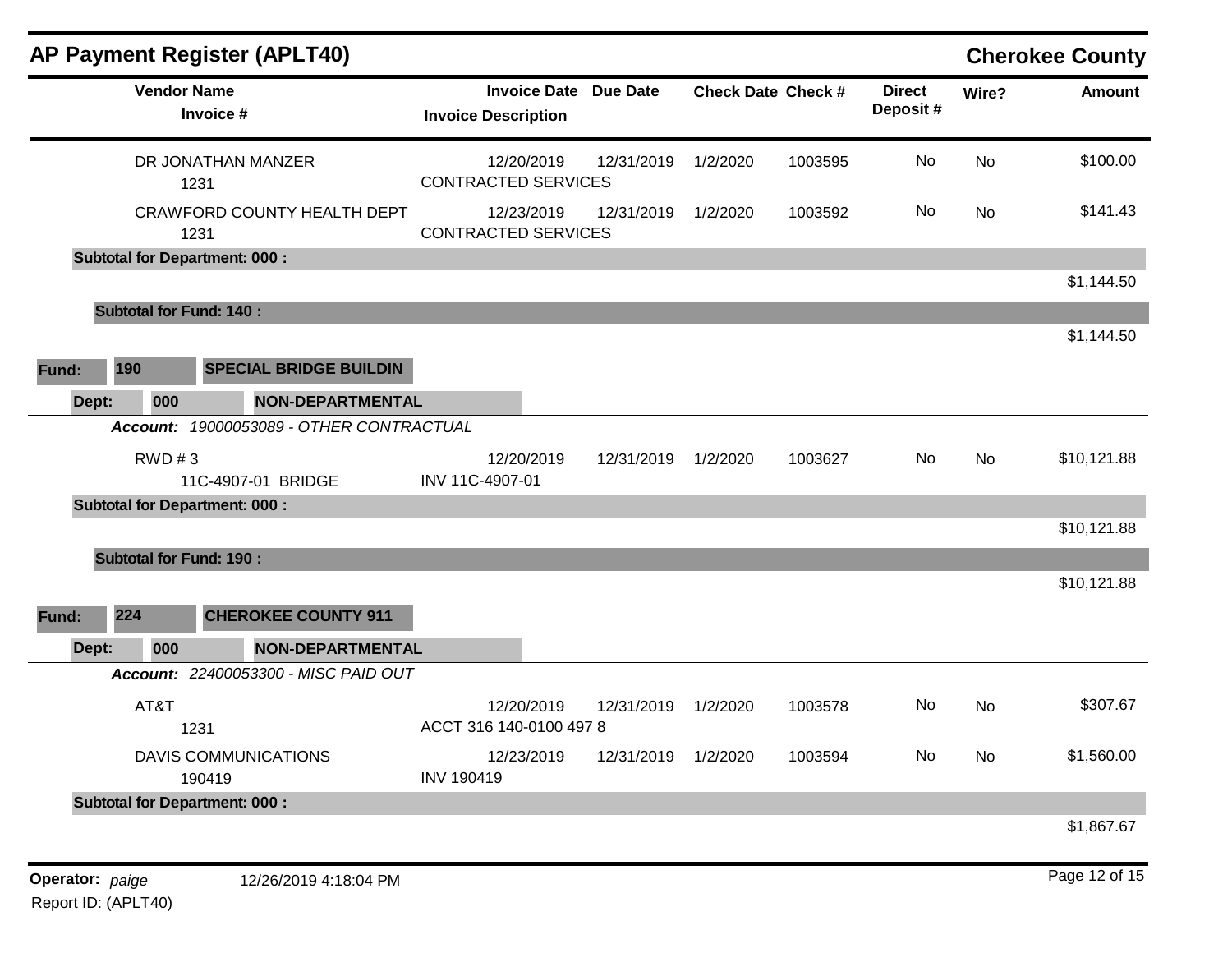|                                 |                                | <b>AP Payment Register (APLT40)</b>                        |                                 |                     |                           |                           |       |               | <b>Cherokee County</b> |
|---------------------------------|--------------------------------|------------------------------------------------------------|---------------------------------|---------------------|---------------------------|---------------------------|-------|---------------|------------------------|
| <b>Vendor Name</b><br>Invoice # |                                | <b>Invoice Date Due Date</b><br><b>Invoice Description</b> |                                 |                     | <b>Check Date Check #</b> | <b>Direct</b><br>Deposit# | Wire? | <b>Amount</b> |                        |
|                                 | <b>Subtotal for Fund: 224:</b> |                                                            |                                 |                     |                           |                           |       |               |                        |
|                                 |                                |                                                            |                                 |                     |                           |                           |       |               | \$1,867.67             |
| Fund:                           | 230                            | <b>APPRAISER COSTS</b>                                     |                                 |                     |                           |                           |       |               |                        |
| Dept:                           | 000                            | <b>NON-DEPARTMENTAL</b>                                    |                                 |                     |                           |                           |       |               |                        |
|                                 |                                | Account: 23000053029 - MISC SUPPLIES                       |                                 |                     |                           |                           |       |               |                        |
|                                 |                                | QUILL CORPORATION<br>3201120                               | 12/20/2019<br>INV 3201120       | 12/31/2019 1/2/2020 |                           | 1003623                   | No.   | No            | \$217.81               |
|                                 |                                | Account: 23000053032 - OIL/GREASE                          |                                 |                     |                           |                           |       |               |                        |
|                                 |                                | NATALINIS AUTOMOTIVE<br>722163                             | 12/20/2019<br><b>INV 722163</b> | 12/31/2019          | 1/2/2020                  | 1003614                   | No    | <b>No</b>     | \$31.02                |
|                                 |                                | Account: 23000053075 - DUES/SUBSCRIPTIONS                  |                                 |                     |                           |                           |       |               |                        |
|                                 |                                | KANSAS COUNTY APPRAISERS ASSOC<br>1011                     | 12/20/2019<br><b>INV 2286</b>   | 12/31/2019 1/2/2020 |                           | 1003605                   | No    | No            | \$90.00                |
|                                 |                                | KANSAS COUNTY APPRAISERS ASSOC<br>1011                     | 12/20/2019<br><b>INV 2240</b>   | 12/31/2019 1/2/2020 |                           | 1003605                   | No    | <b>No</b>     | \$50.00                |
|                                 |                                | Account: 23000053079 - MAINT/REPAIRS MACH/EQUIP            |                                 |                     |                           |                           |       |               |                        |
|                                 | <b>KISSTECH</b>                | 2282                                                       | 12/20/2019<br><b>INV 2282</b>   | 12/31/2019 1/2/2020 |                           | 1003606                   | No.   | <b>No</b>     | \$1,800.00             |
|                                 |                                | <b>Subtotal for Department: 000:</b>                       |                                 |                     |                           |                           |       |               |                        |
|                                 |                                |                                                            |                                 |                     |                           |                           |       |               | \$2,188.83             |
|                                 | <b>Subtotal for Fund: 230:</b> |                                                            |                                 |                     |                           |                           |       |               |                        |
|                                 |                                |                                                            |                                 |                     |                           |                           |       |               | \$2,188.83             |
| Fund:                           | 260                            | <b>EMPLOYEE BENEFITS</b>                                   |                                 |                     |                           |                           |       |               |                        |
| Dept:                           | 000                            | <b>NON-DEPARTMENTAL</b>                                    |                                 |                     |                           |                           |       |               |                        |
|                                 |                                | Account: 26000053005 - EMPLOYEE BENEFITS                   |                                 |                     |                           |                           |       |               |                        |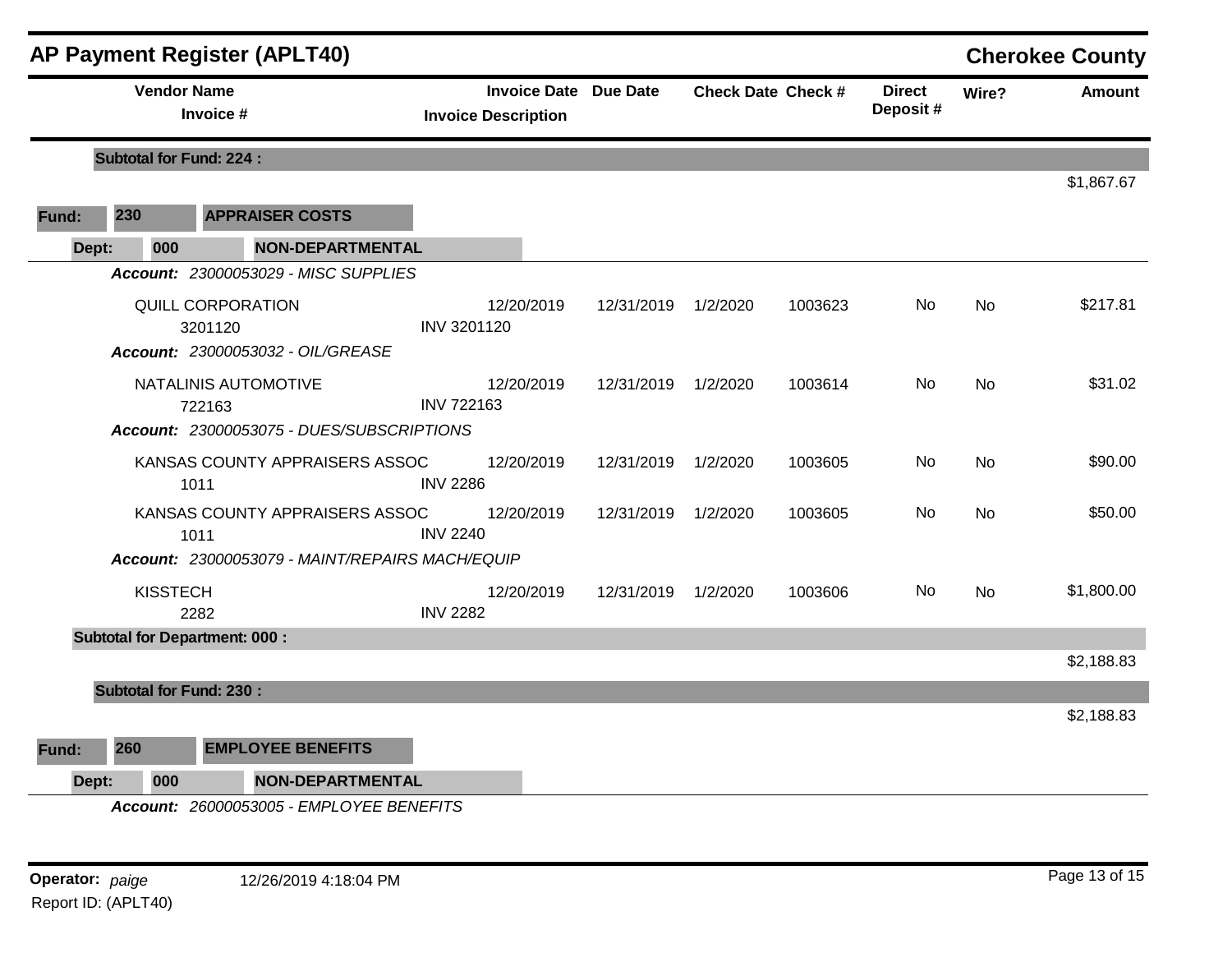| <b>AP Payment Register (APLT40)</b>         |                                                            |            |                           |                                   |                             | <b>Cherokee County</b> |               |
|---------------------------------------------|------------------------------------------------------------|------------|---------------------------|-----------------------------------|-----------------------------|------------------------|---------------|
| <b>Vendor Name</b><br>Invoice #             | <b>Invoice Date Due Date</b><br><b>Invoice Description</b> |            | <b>Check Date Check #</b> |                                   | <b>Direct</b><br>Deposit#   | Wire?                  | <b>Amount</b> |
| <b>KS EMPLOYMENT SECURITY FUND</b><br>1231  | 12/20/2019<br>4TH QTR, CHEROKEE CO, ACCT 177414            | 12/31/2019 | 1/2/2020                  | 1003607                           | No                          | <b>No</b>              | \$575.03      |
| <b>LABETTE BANK</b><br>1231                 | 12/23/2019<br><b>GIFT CARD</b>                             | 12/31/2019 | 1/2/2020                  | 1003608                           | No                          | <b>No</b>              | \$52.50       |
| <b>Account: 26000053216 - VSP Insurance</b> |                                                            |            |                           |                                   |                             |                        |               |
| <b>VISION SERVICE PLAN</b><br>808212333     | 12/20/2019<br>STATEMENT 808212333                          | 12/31/2019 | 1/2/2020                  | 1003637                           | No.                         | No                     | \$1,599.70    |
| <b>Subtotal for Department: 000:</b>        |                                                            |            |                           |                                   |                             |                        |               |
|                                             |                                                            |            |                           |                                   |                             |                        | \$2,227.23    |
| <b>Subtotal for Fund: 260:</b>              |                                                            |            |                           |                                   |                             |                        |               |
|                                             |                                                            |            |                           |                                   |                             |                        | \$2,227.23    |
|                                             |                                                            |            |                           | Total for Bank 1 Account 1120298: |                             |                        | \$280,097.84  |
|                                             |                                                            |            |                           | *****                             | <b>Total Invoices Paid:</b> |                        | \$280,097.84  |